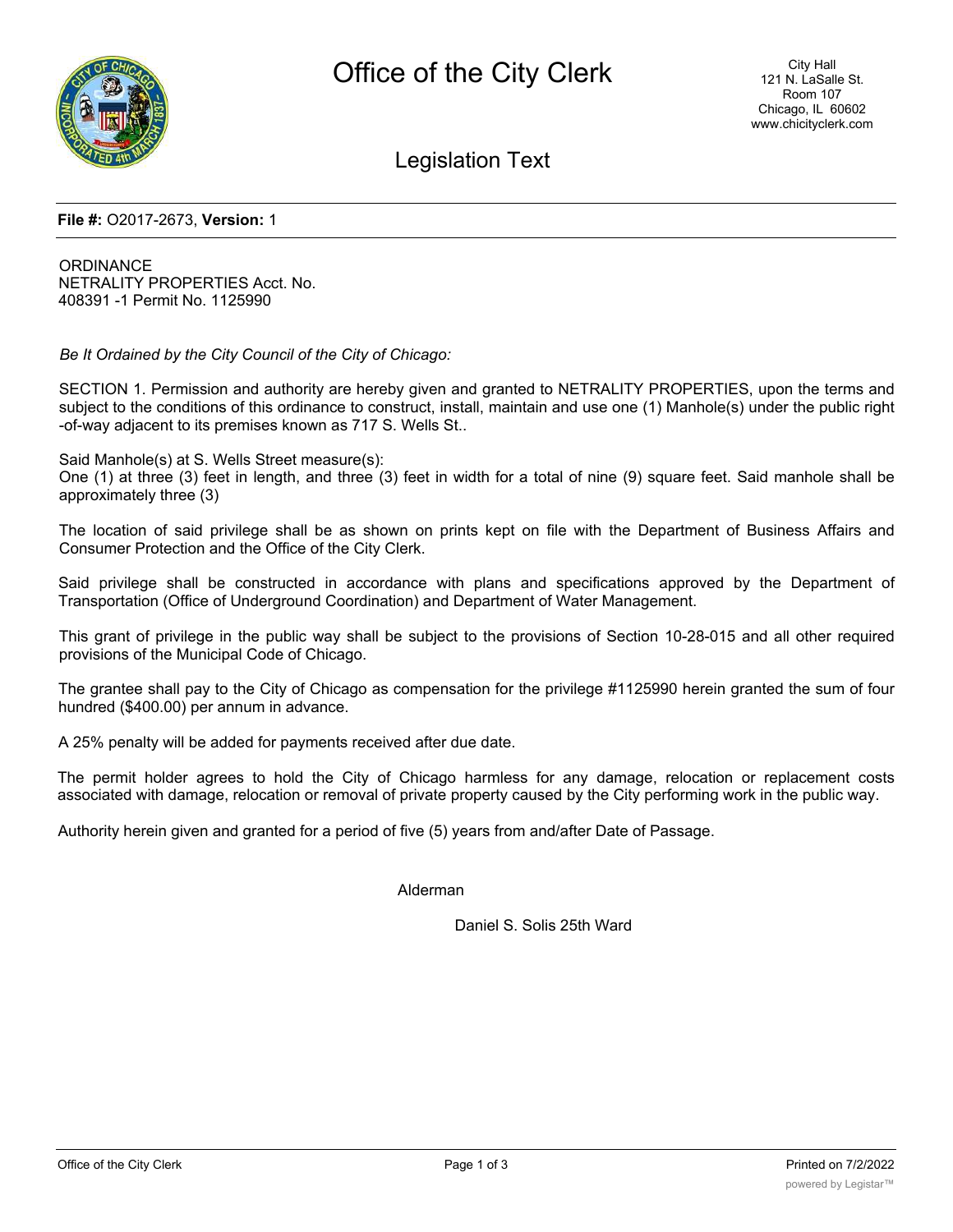Page 1

**r** (Page 2 of 2)

> Department of Business Affairs and Consumer Protection Small Business Center - Public Way Use Unit City Hall - 121 N. LaSalle Street. Room 800 '• Chicago. IL 60602 312-74-GOBIZ. / 312-744-6249 • (312) 744-1944 CITY) h'.tp ,u\\u cil\eldi:ai!V oig-hacp

**03/29/2017**

**Alderman Daniel S. Solis** Ward # 25 City of Chicago City Hall, Room 304 121 North LaSalle Street Chicago, Illinois 60602

## **Re: An ordinance to use and maintain a portion of the public right-of-way for one (1) manhole(s) for NETRALITY PROPERTIES, adjacent to the premises known as 717 S. Wells St..**

## **Dear Alderman Daniel S. Solis:**

The applicant referenced above has requested the use of the public right-of-way for a manhole(s). An ordinance has been prepared by the Department of Business Affairs and Consumer Protection - Small Business Center - Public Way Use Unit